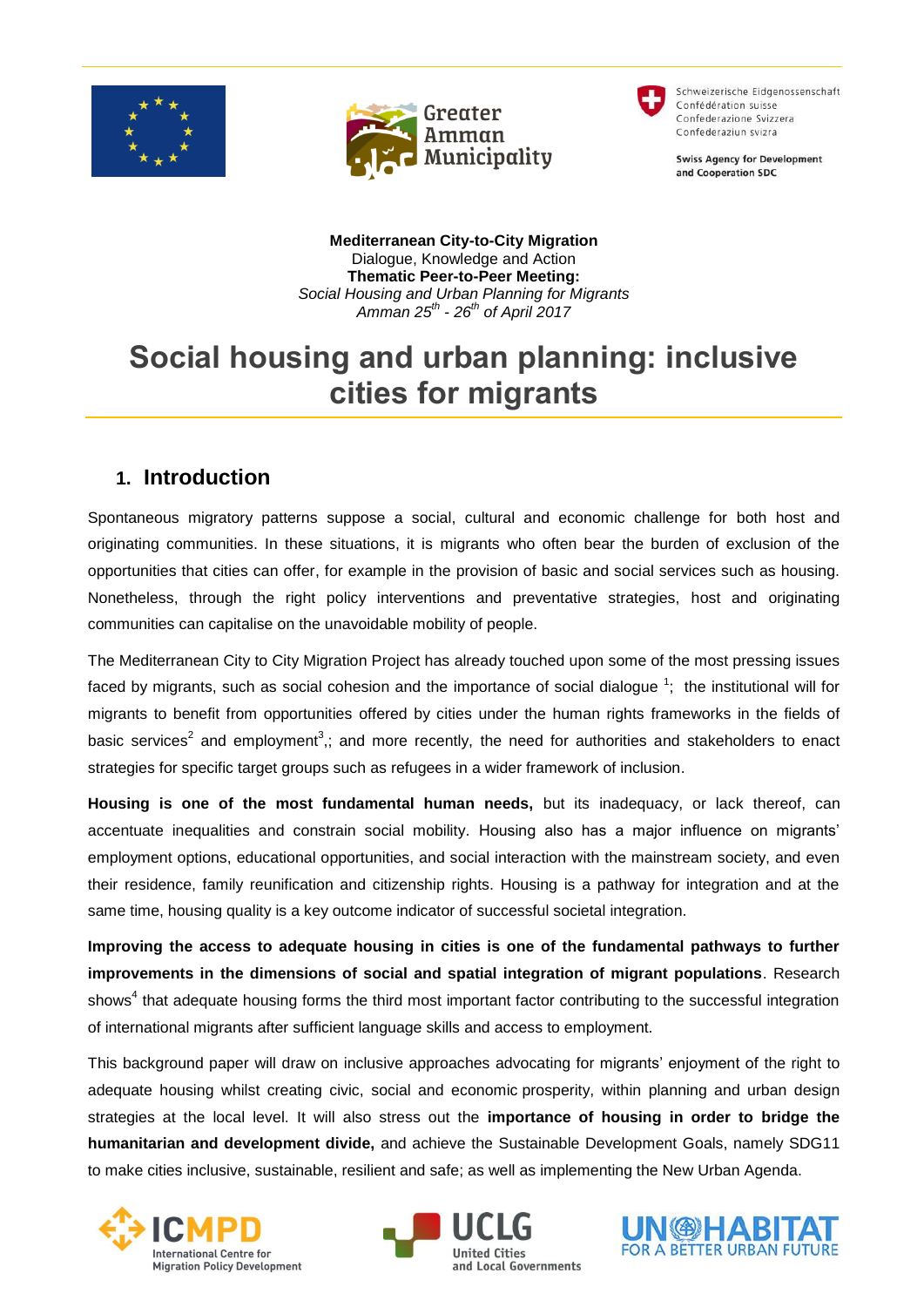# **2. Background**

Housing affordability has become a global crisis affecting not only groups in vulnerable situations, but middle income and low income groups suffering the consequences of a deteriorating housing stock and a lack of tenure options. Today, both low- and middle-income Mediterranean households spend more of their income on housing costs than ever before<sup>5</sup>. In Spain, Greece, Portugal and Italy<sup>6</sup>, almost half of the population in the bottom quintile of the income distribution spends more than 40% of disposable income on mortgage and rent. In addition, housing supply has been slow and unresponsive to the global demand, partly due to a prolonged boom in housing prices.

The mismatch between the ability of local governments to manage growth, and the dynamics of private development and financial resources of local authorities, pose serious challenges in the Mediterranean region. Moreover, economic factors such as the high price of urban land and its rapid appreciation, its complex and costly registration and title issuing procedures, as well as issues related to social cohesion and inequality, continue to affect lower income and vulnerable populations such as migrants and refugees.

Cities in the north of the Mediterranean are facing important challenges around housing. Currently, the need for social housing as an affordable option appears to be most critical in large metropolitan areas, where the housing markets are overheated due to demand. The UN Geneva *Charter on Sustainable Housing 2015*<sup>7</sup> stresses that the development of sustainable housing in the UNECE region<sup>8</sup> faces multiple challenges, resulting in a complex interplay of trends related to globalization, demographic changes, climate change and the economic crisis, which culminate in decreased housing affordability and a decline in access to habitable and safe housing. This has exacerbated social inequality and resulted in segregated urban space.

On the southern and eastern side of the Mediterranean, particularly in the Arab Region $9$ , the housing sector has suffered due to conflict; 9 out of the 22 countries<sup>10</sup> have suffered from at least one conflict since 2009, resulting in the weakening of the rule of law, the declining operational capacity of services, the spread of informal housing and land grabs, increased crime and reduced safety, and particularly the destruction of the housing stock itself.

**After conflicts, the presence of large numbers of displaced persons can drive up housing and basic service costs in cities<sup>11</sup> .** Jordan alone hosts 1.26 million Syrian refugees, out of whom and 85% live in noncamp settings<sup>12</sup>. The influx of refugees is still straining the absorption capacity of the Jordanian housing market affecting low-middle income Jordanian families. In light of the aforementioned it is widely acknowledged that Jordan requires new housing solutions with a pressing shortage of affordable housing estimated to be over 90,000 housing units.

Trends show that refugees primarily seek safety and shelter and services in the cities of neighbouring countries to the crisis, such as Turkey (2.62 million) and Lebanon (1.07 million)<sup>13</sup>. Therefore countries neighbouring those in conflict can be faced with housing challenges when they are not prepared or illequipped to deal with a sudden unplanned population surge.

The idea of adequate housing policy has been the source of a long political debate influenced by shifting views about the role of governments in socio-economic and environmental affairs. During the last two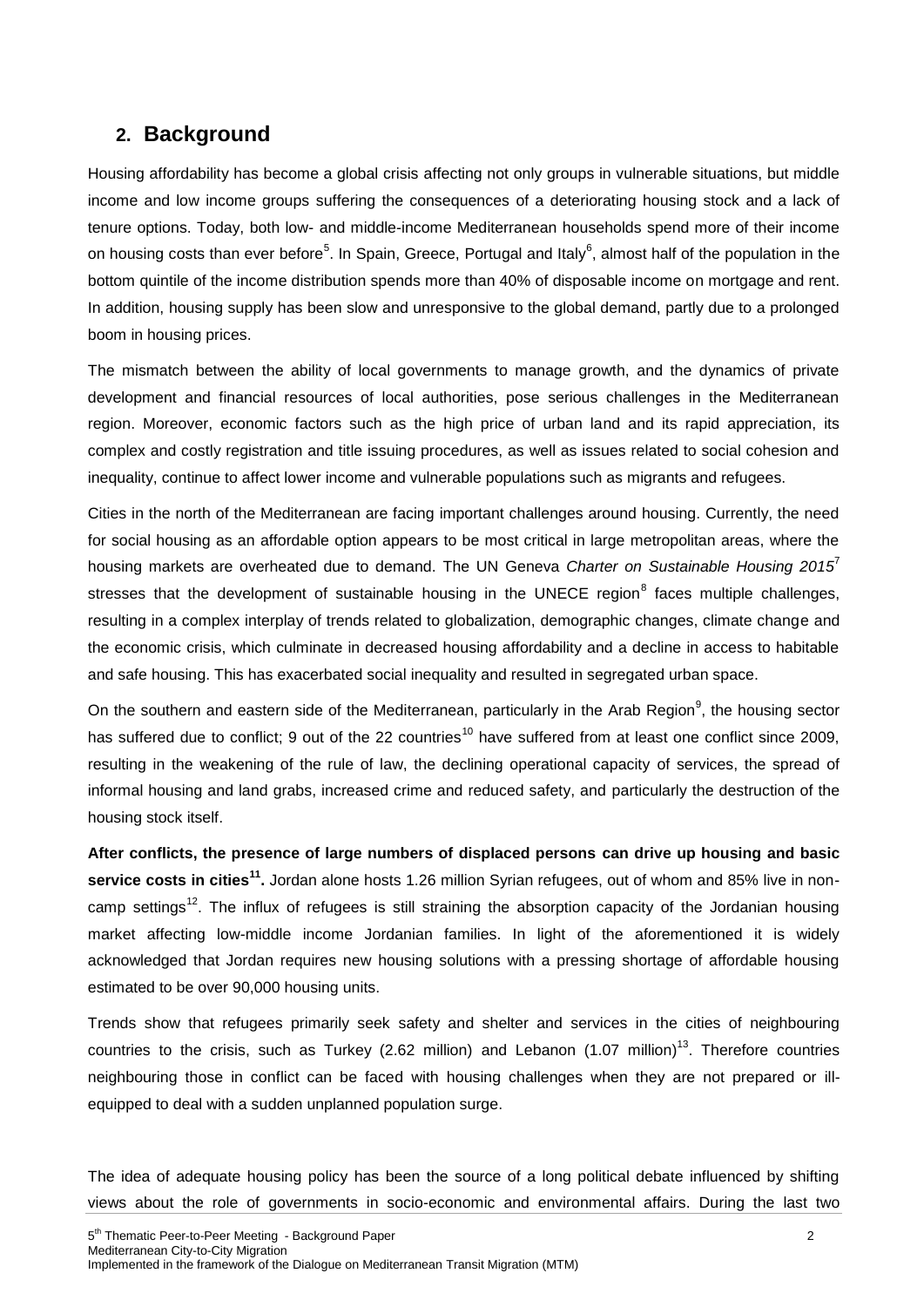decades, housing policies have focused on housing as a commoditization instead of an element of welfare. Thus, the role of public authorities in the provision of housing has been reduced, from land management to regulation of the housing market. Likewise, Governments have often promoted individual home ownership, the privatization of social housing programmes, the deregulation of housing finance markets, and the use of housing allowances to provide assistance to lower income households $^{14}$ .

Middle and high income governments, promoting the enabling approach to housing<sup>15</sup> were concerned with reducing public deficits, targeting subsidies to the poor, privatizing public assets, deregulating markets and establishing private property rights and policies that would enable rather than replace markets. Broadly, this conception and interpretation of enabling markets<sup>16</sup> and the demand-supply debate has been polarizing and obstructive in policy circles, as it has not focused efficiently enough on providing housing to the groups that need it most such as the elderly, youth, women, dispersed ethnic populations, single parents and low-income migrants.

As the experience of transitional economies and the effects of mortgage markets deregulation re-affirm, governments are necessary and integral players in the dynamics of housing markets, namely in addressing investment outcomes. Without a strong role for public authorities and legislators, housing markets can be harmfully volatile and fail to meet minimum standards, such as the criteria mentioned in the internationally recognized *Right to Adequate Housing* (see Box 1 below) for adequate quality, social inclusion, among others.

Despite economic crises, civil unrest, political turmoil and conflicts experienced during the past decade, many cities have achieved significant progress in the broad area of urban development and housing. In both stable and post-conflict countries, Governments are making efforts to keep pace with urbanization trends by opening up of new development areas and the construction of affordable housing, by promoting inclusion and increasing the affordability of land and housing, and abiding to Human Rights frameworks such as the Right to Adequate Housing and the prevention of forced evictions.

## **3. Housing and urban planning for inclusive cities**

Prosperous urban areas often offer a wide spectrum of employment opportunities which attract migrants. Similarly, safe cities can offer much needed shelter for refugees, asylum seekers, and IDPs. Additionally, cities can also offer a supportive social network through, for example, members of the same diaspora. The supportive role of cities can provide the most important needs for newcomers, such as urban basic services, housing and even employment. Nonetheless, when cities are unprepared, low-pay, low-skill and informal jobs are often the only alternatives available for migrants; and they are mostly located in urban areas. It is thus at the city scale where most of the migration issues and challenges appear.

Due to conflict, natural disasters, and climate change among others, migration is often spontaneous; therefore host cities are frequently found trying to accommodate additional populations without the advantage of long-term planning and equitable distribution of resources. This frequently results in migrants, including refugees, living in overcrowded conditions or informal settlements, most of which lack access to basic services, social protection, access to the labour market, etc.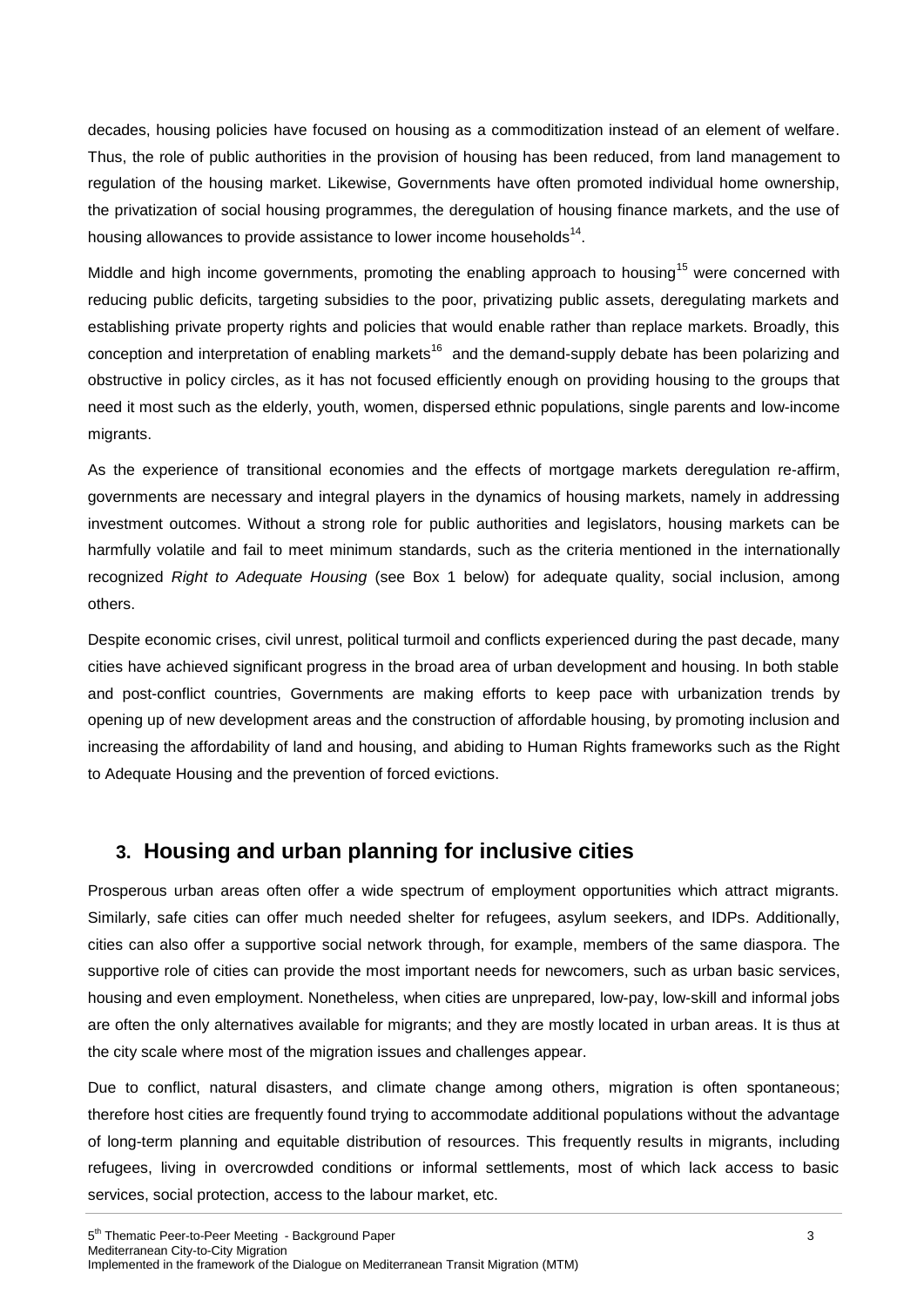Migration poses several distinct socio-cultural, economic, ecological, and institutional challenges that need to be addressed in order to foster sustainable urbanization via the realization of human rights in cities and inclusive development. Most of these challenges that related to migratory fluxes can be addressed well beforehand with the use of integrated planning. Planners in this sense can foresee change, prepare and accommodate growth, while making the best out of the potential of migratory flows.

Even though cities might invest in planning for demographic change, it is important to also use Human Rights frameworks. For instance, if the Right to Adequate Housing is not fully considered, migrant populations can be left with little options of housing that truly cater to them; meaning that current solutions may lack integrated and inclusive approaches, resulting in disconnected housing solutions and fragmented settlements.

#### **Box1. The Right to Adequate Housing**

The United Nations Committee on Economic, Social and Cultural Rights has underlined<sup>17</sup> that the right to adequate housing should not be interpreted narrowly. Rather, it should be seen as the right to live somewhere in security, peace and dignity.

#### **The right to adequate housing contains freedoms. These freedoms include:**

- protection against forced evictions and the arbitrary destruction and demolition of one"s home;
- the right to be free from arbitrary interference with one's home, privacy and family; the right to choose one's residence, to determine where to live and to freedom of movement.

#### **The right to adequate housing contains entitlements. These entitlements include:**

- security of tenure;
- housing, land and property restitution;
- equal and non-discriminatory access to adequate housing;
- participation in housing-related decision-making at the national and community levels.

## **A number of conditions must be met before particular forms of shelter can be considered to constitute "adequate housing":**

- Security of tenure: housing is not adequate if its occupants do not have a degree of tenure security which guarantees legal protection against forced evictions, harassment and other threats.
- Availability of services, materials, facilities and infrastructure: housing is not adequate if its occupants do not have safe drinking water, adequate sanitation, and energy for cooking, heating, lighting, food storage or refuse disposal.
- Affordability: housing is not adequate if its cost threatens or compromises the occupants" enjoyment of other human rights.
- Habitability: housing is not adequate if it does not guarantee physical safety or provide adequate space, as well as protection against the cold, damp, heat, rain, wind, other threats to health and structural hazards.
- Accessibility: housing is not adequate if the specific needs of disadvantaged and marginalized groups are not taken into account.
- Location: housing is not adequate if it is cut off from employment opportunities, health-care services, schools, child care centres and other social facilities, or if located in polluted or dangerous areas.
- Cultural adequacy: housing is not adequate if it does not respect and take into account the expression of cultural identity.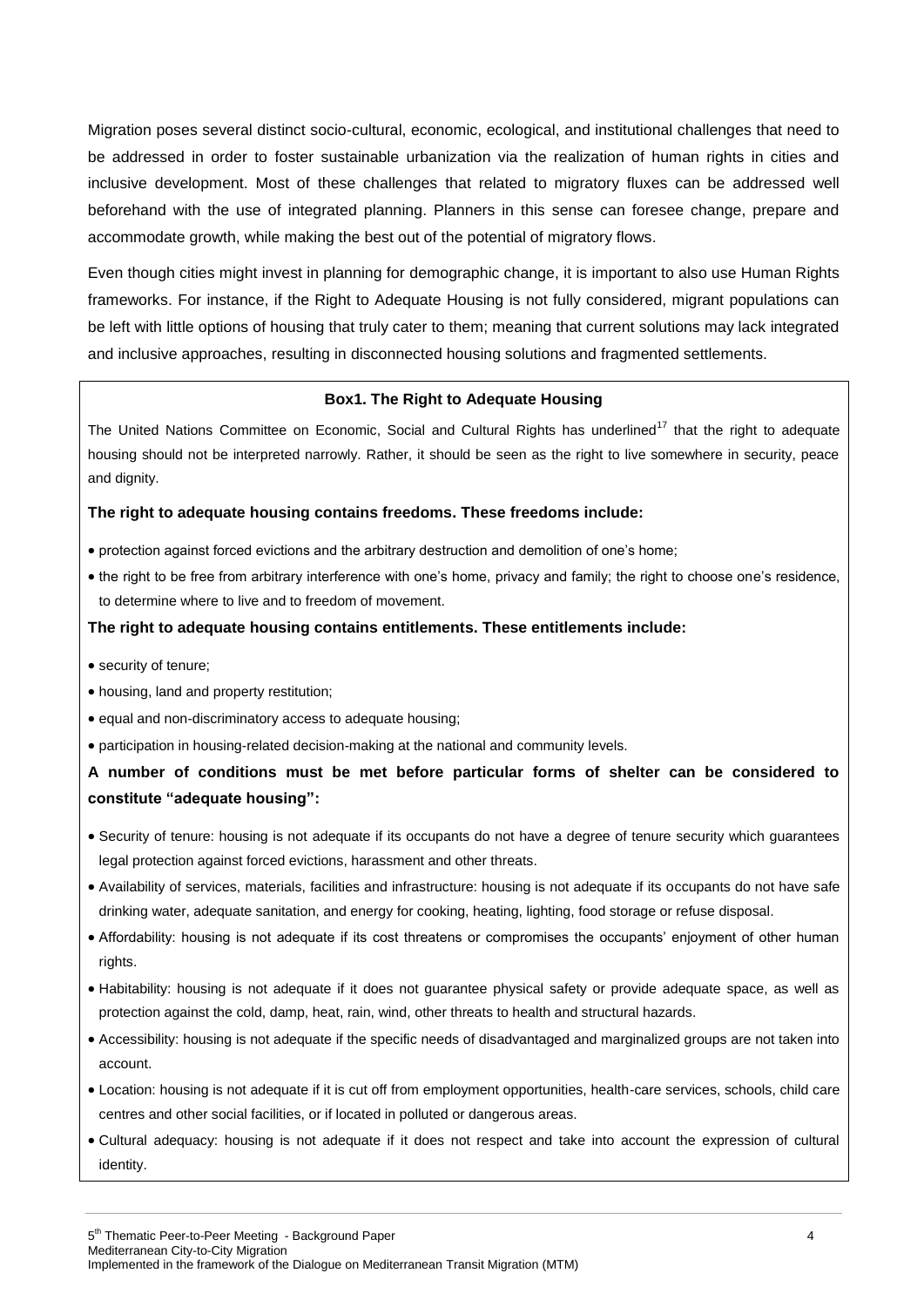#### **3.1 Constrains for migrants to access adequate housing**

Migrants often find themselves in a disadvantaged situation to access housing compared to the native-born populations. In the 28 EU countries<sup>18</sup>, migrants are disproportionately dependent on private rentals, more likely to be uninformed of their rights as well as discriminated against. On the Mediterranean region they also face greater obstacles to access public housing or housing benefits, are more likely to live in substandard and poorly connected accommodations at a higher rental cost burden than the national average, are more likely to live in overcrowded housing, and spend a higher proportion of their income on rent. The following are some of the constraints faced by migrants in accessing adequate housing.

#### *Migrants are often spatially segregated:*

Migrants are particularly vulnerable to human rights violations, including to violations of their right to adequate housing and to forced evictions. Inadequate planning, combined with influxes of migrant populations, contributes directly to long-term social and spatial segregation within urban areas. When faced with no other choice, migrant populations, including refugees, will ultimately use available land to settle, namely areas that lack proper tenure and ownership. Often, such places are located in areas prone to natural hazards, or on unsuitable land for housing, adjacent to roads, railways, riverbeds, slopes, etc.

#### *Migrants can be excluded from already limited local resources*

The population flow towards urban areas can result in added constraints towards the access to land, housing and basic services. Growing demand for these limited resources can cause social tension between host populations and migrants. The United Nations<sup>19</sup> also points to rural-urban migration adding challenges relative to the urban management of resources such as electricity, solid-waste and wastewater management, as well as the provision of potable water, thus posing increased ecological and public health challenges within local administrations. Additionally, migrants are faced with more difficulties when trying to access subsidies and social benefits. All of the above are fundamental for adequate housing.

#### *Migrants are often not considered in decision making and not included in participatory processes*

Local and national authorities are generally lacking sufficient financial resources and technical skills to facilitate migrant inclusion in planning. Inclusion may be achieved through the management of urban areas that support equitability and inclusion (UN-Habitat & UNESCO, 2015) in order to achieve the realization of the migrants' rights as well as with adequate participatory processes specific to target groups.

In certain countries, such as Germany or Austria, where decentralisation is strong, integration is above all a local and provincial issue. As a result, these countries have developed an important series of integration practices<sup>20</sup> at the local level that are based on access to rights and strongly based on participatory approaches that included migrants.

#### *Migrants have more difficulties affording adequate housing*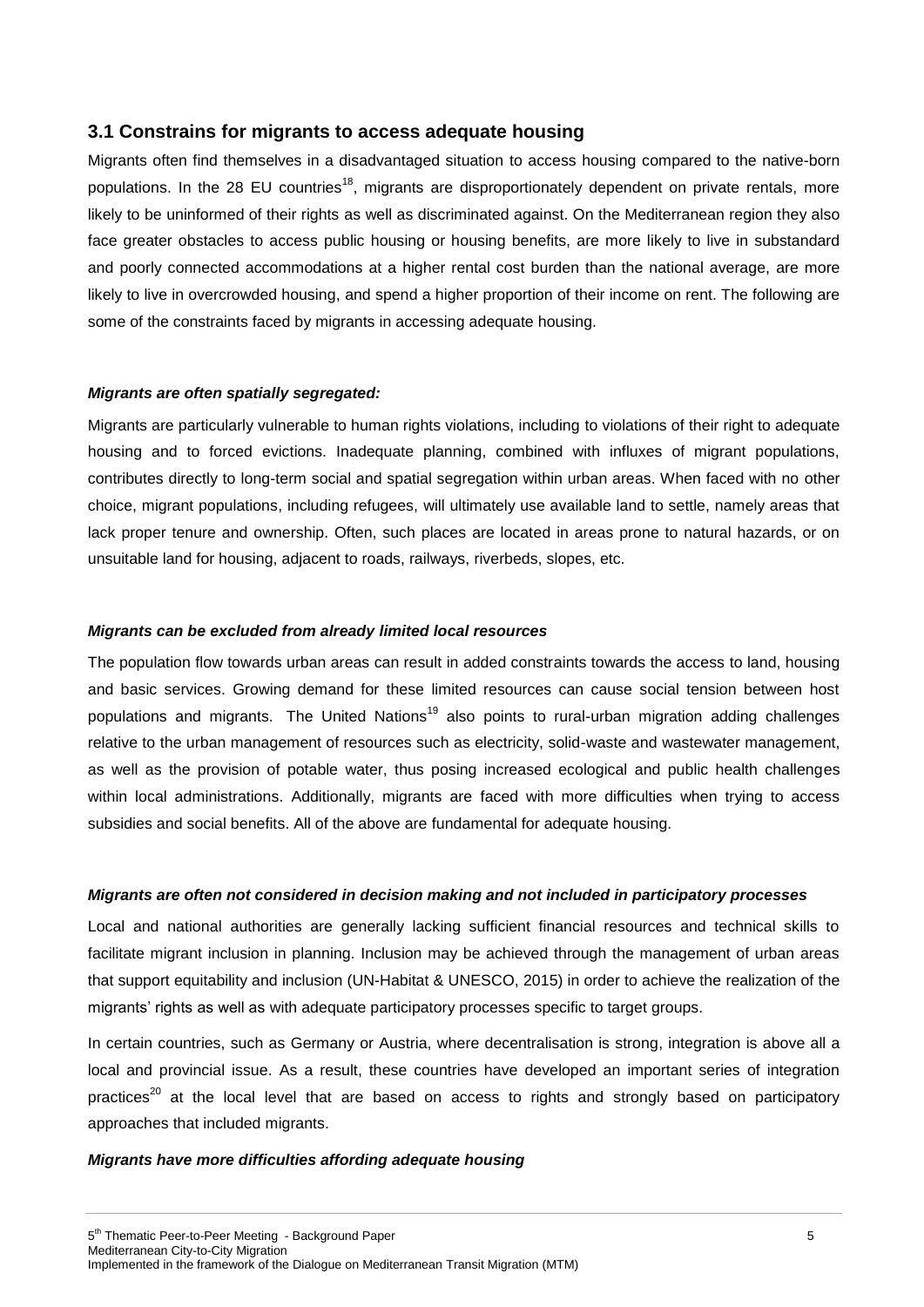Housing markets are related to social issues, particularly in the context of migration. Several studies<sup>21</sup> have exposed the fact that different indicators related to housing can show to what level cities are coping with the integration of migrants: for instance, property ownership is an indicator of migrants" long-term settlement in the country; and rental tenure is an indicator of protection from discrimination on the rental market. Across Europe, migrant households are three times less likely to be homeowners, especially in destinations such as Spain, Italy, Greece and Belgium.

A study commissioned by the EU found that the housing cost overburden rate for non-EU citizens saw a significant increase from 2013 to 2014, when 30 per cent of non-EU citizens in working age belonged to this group, compared to 11 per cent among nationals<sup>22</sup>. The housing cost overburden rate allows policymakers to assess how housing costs affects migrants' poverty and quality of life $^{23}$ .

#### *Migrants are prone to live in overcrowded situations*

Nearly 1 in 4 people in deprived or overcrowded homes in OECD countries live in an immigrant household. It is common to find migrants living in poor conditions due to a lack of habitable space and sanitation. In the EU, overcrowding is understood as the ratio between household rooms and number of household members<sup>24</sup>. The United Nations understands that a dwelling unit is considered to provide sufficient living area for household members if there are fewer than three persons per habitable room<sup>25</sup>.

Overcrowding and housing cost overburden are two key general EU social inclusion indicators relevant for migrants. EU-wide, the overcrowding rate among those born outside the EU and aged 20-64 stands at 25 per cent, compared with 17 per cent for the native-born. The levels are highest (40-55 per cent) in Central and Southeast Europe (Bulgaria, Croatia, Greece, Hungary and Poland) and lowest (<10 per cent) in Belgium, Cyprus, Ireland, Malta and the Netherlands.<sup>26</sup>

Moreover, the temporary shelters that are provided by cities, namely for refugees and homeless persons, are often overcrowded and do not cater to the specific needs of particular groups such as women and girls. Overcrowding situations in shelters or dormitories particularly affect women"s and girls" dignity, privacy and/or personal security.

#### *Migrants are prone to forced evictions and homelessness*

Migrants are often more vulnerable to access housing or shelter as they are faced with great challenges linked to employment opportunities. Even if they can secure an accommodation, having an uncertain income will always put them at risk of being evicted. For these two reasons, undocumented migrants tend to be the majority among the homeless. Their undocumented status and their criminalization in many countries coupled with the added negative stigma of homelessness- means that most will be unable or unwilling to challenge discriminatory or otherwise abusive rental practices and thus seek informal housing remedies.

#### *Migrants often face discrimination*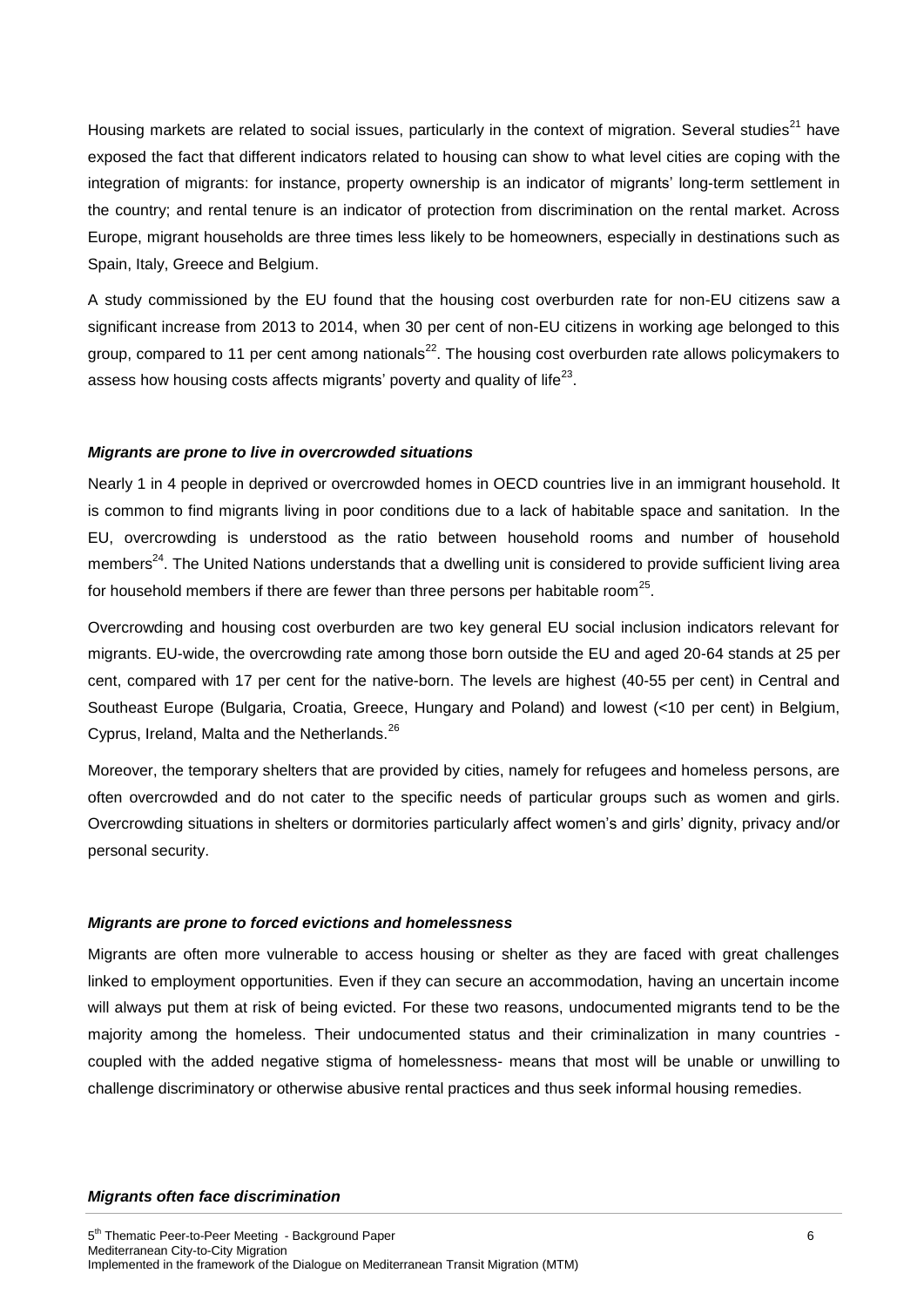Housing discrimination can be subtle and difficult to prove. Nonetheless, discrimination on the housing market negatively impacts the already challenging situations in which migrants find themselves. It reinforces segregation and undermines social and spatial inclusion.

In Spain for instance, it was revealed in a survey that when renting an apartment, the response of real estate agents and homeowners differs depending on whether or not the tenant-to-be is a migrant<sup>27</sup>. This same study conducted in 2016 showed that 69.8 per cent of people who were told by phone that there was no apartment available were foreign-born applicants. The share of people with migrant background who received such feedback during in-person visits is even higher: 86.7 per cent. Therefore, it is common to find housing markets that are not regulated by policies meant to combat discriminatory practices against migrants, and that increase migrants risk of default of payments and produce conflicts.

## **3.2 Housing and urban planning that promotes inclusivity, equality and diversity: key factors for the successful integration of migrants**

#### *International commitments:*

**UN-Habitat** is promoting the **Housing at the Centre** approach as a means to achieve sustainable, inclusive, resilient and safe urbanization. "Housing at the Centre" is the conceptual framework of action that aims to shift the focus from building houses to a holistic framework for housing development, orchestrated with urban planning practice and placing people and human rights at the forefront of urban sustainable development. This is in the hopes of producing new and more sustainable housing solutions, especially for groups in vulnerable situations such as migrants, including refugees.

Additionally, the **New Urban Agenda** recognizes the vital role of urbanization in achieving sustainable development. This role is reflected strongly in Agenda 2030 where SDG 11 aims to "Make cities and human settlements inclusive, safe, resilient and sustainable'. Both agendas encourage Governments to implement holistic responses to the challenges and opportunities presented by migration for sustainable urban development. Migration is an essential parameter to be taken into account in urban planning and housing policy development.

*We commit to promote equitable and affordable access to sustainable basic physical and social infrastructure for all, without discrimination, including affordable serviced land, housing, modern and renewable energy, safe drinking water and sanitation, safe, nutritious and adequate food, waste disposal, sustainable mobility, healthcare and family planning, education, culture, and information and communication technologies. We further commit to ensure that these services are responsive to the rights and needs of women, children and youth, older persons and persons with disabilities, migrants, indigenous peoples and local communities as appropriate, and others that are in vulnerable situations. In this regard, we encourage the elimination of legal, institutional, socio-economic, or physical barriers.<sup>28</sup>*

On the international sphere, paragraph 39 of the "United Nations Declaration for Refugees and Migrants"<sup>29</sup> mentions the importance of national urban policies for inclusion, in which housing plays a central role.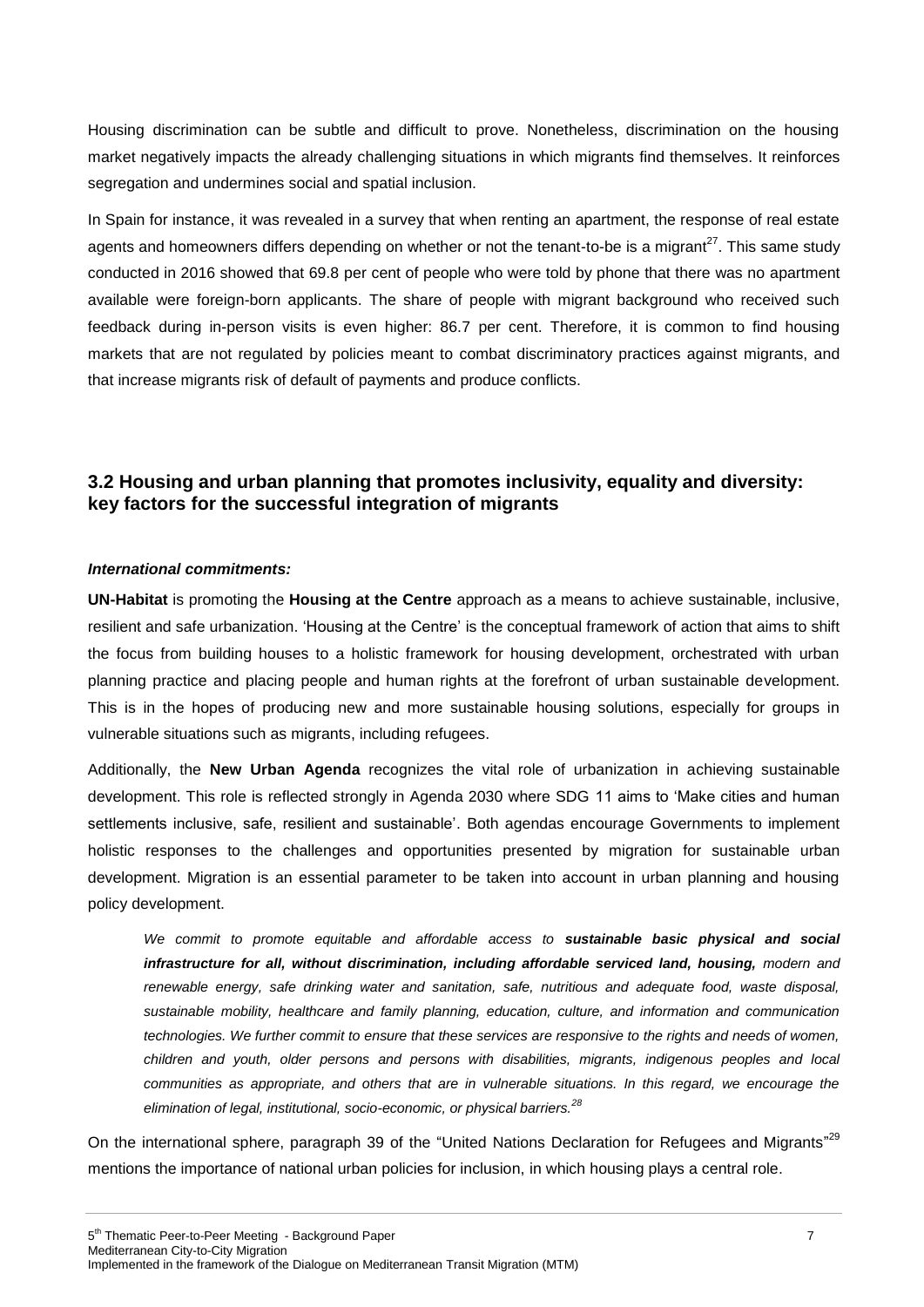*"We commit to combating xenophobia, racism and discrimination in our societies against refugees and migrants. We will take measures to improve their integration and inclusion, as appropriate, and with particular reference to access to education, health care, justice and language training. We recognize that these measures will reduce the risks of marginalization and radicalization. National policies relating to integration and inclusion will be developed, as appropriate, in conjunction with relevant civil society organizations, including faith-based organizations, the private sector, employers' and workers' organizations and other stakeholders. We also note the obligation for refugees and migrants to observe the laws and regulations of their host countries."*

*Promoting the realization of migrants' rights in cities:* Article 13 of the Human Rights Declaration posits the freedom of movement, "the right to leave any country, including his own, and to return to his country at any time". Migrant populations need to be ensured equal human rights to the rest of society, paying particular attention to most disadvantaged and marginalized migrant groups. This is clearly stated by the Special Rapporteur on the Human Rights of Migrants<sup>30</sup>; inclusion of migrants in relevant national action plans and strategies such as national public housing strategies is also a necessity.

#### *Promoting inclusive, equitable urban development through participatory processes*

Migrants need to be ensured equal access to all dimensions of the city such as land, housing, employment opportunities and services. This requires the strengthening of anti-discriminatory practices and reinforcement of a general atmosphere of tolerance (UN-Habitat & UNESCO, 2015), coupled with integrated, sustainable, and participatory urban planning. The migrant population needs to be actively engaged in the public sphere of the host society through measures such as participatory decision-making at the local level.

In order to ignite the discussion about the role that the national and local level plays on the aforementioned issues, this background paper proposes the following general recommendations:

#### **Recommendations for local Governments**

- Support migrants' inclusion in the city through participatory urban planning.
- Generate joint global and regional programmes on migrants and cities, with a strong focus on local authorities, urban and housing policy development and human rights. Development of joint normative tools, capacity building modules and field operations.
- Invest in project development and funding opportunities in order to obtain additional resources needed to facilitate migrant access to adequate housing.
- Explore innovative and more sustainable housing solutions in order to facilitate the access of adequate housing for the integration of migrant groups.
- Prohibit discrimination in the access to housing on grounds of nationality, race, ethnicity, or religion.
- Ensure that housing standards and building codes at a local level should have the same health and safety standards for nationals, as for migrants, refugees and asylum seekers.
- Promote conditions for access to publicly supported and organised housing that does not indirectly discriminate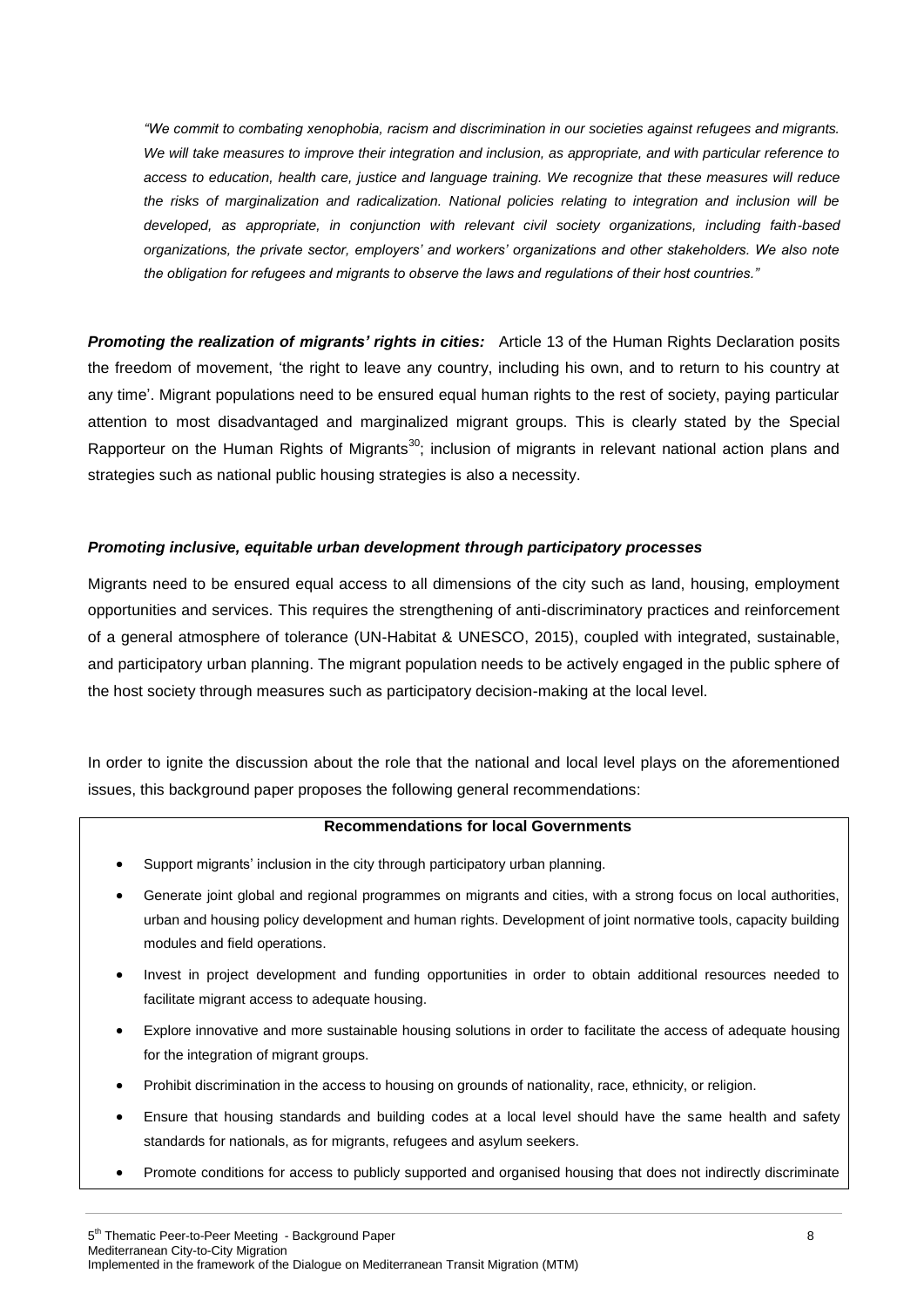against migrants; through awareness raising, multilingual services, reporting discriminatory practices, etc.

- Promote the use of urban renewal and the use of vacant stock -where available- for migrant housing purposes.
- Promote inclusivity and intercultural tolerance within all relevant institutions and organisations in the housing sector, and introduction of diversity management tools like multilingual services and intercultural training sessions.
- Foster local urban planning that favours well located and mixed used neighbourhoods that also take into consideration the need of migrant populations through participatory design processes.

#### **Recommendations for national Governments**

- Highlight the key role of cities in the international/national migration agenda.
- Support local authorities in tapping into funding opportunities related to migration issues around housing.
- Enforce legislation banning discrimination in the field of service provision, including housing, besides effective enforcement mechanisms and awareness-raising.
- Aim at achieving social balance and mitigation of spatial segregation by spreading public housing within the city and fostering mixed neighbourhoods.
- Engage constantly in the monitoring and evaluation of policies, including on the housing situation of migrants and level of social cohesion in urban neighbourhoods.
- Increase the access to housing finance options, as well as facilitated access to bank loans for low-income migrant families.

### **Conclusions**

Housing and urban planning have to come under the current and growing call for metropolitan urban management, the empowerment of local urban stakeholders, and the recognition of the positive results that integrated urban planning and housing can bring to local economies. In this sense, cities will have key solutions for the challenges linked to migratory patterns, including the informal sector and the overall growth of substandard housing, and the provision of basic services for all. It is crucial to have a long-term vision of inclusive and participatory governance that combats the mushrooming of urban sprawl, and promotes spatial integration and inclusivity in all aspects of city life.

In addition, local authorities are often the best informed about local realities and therefore have the knowledge and the capacity to implement the right policies into local planning. Local governments can provide migrants with access to relevant information and services regarding adequate housing, and foster their participation in the social and political life of the territories concerned.

**Adequate migration policies linked to housing** will depend on cities" responses to the various migration fluxes and their ability to plan and develop practical solutions that take into account how migration transforms, expands, and diversifies an urban space from a neighbourhood to the city level. Migrant inclusion in cities is an important element that can shape the economic, social, and cultural vibrancy of cities. Well-directed